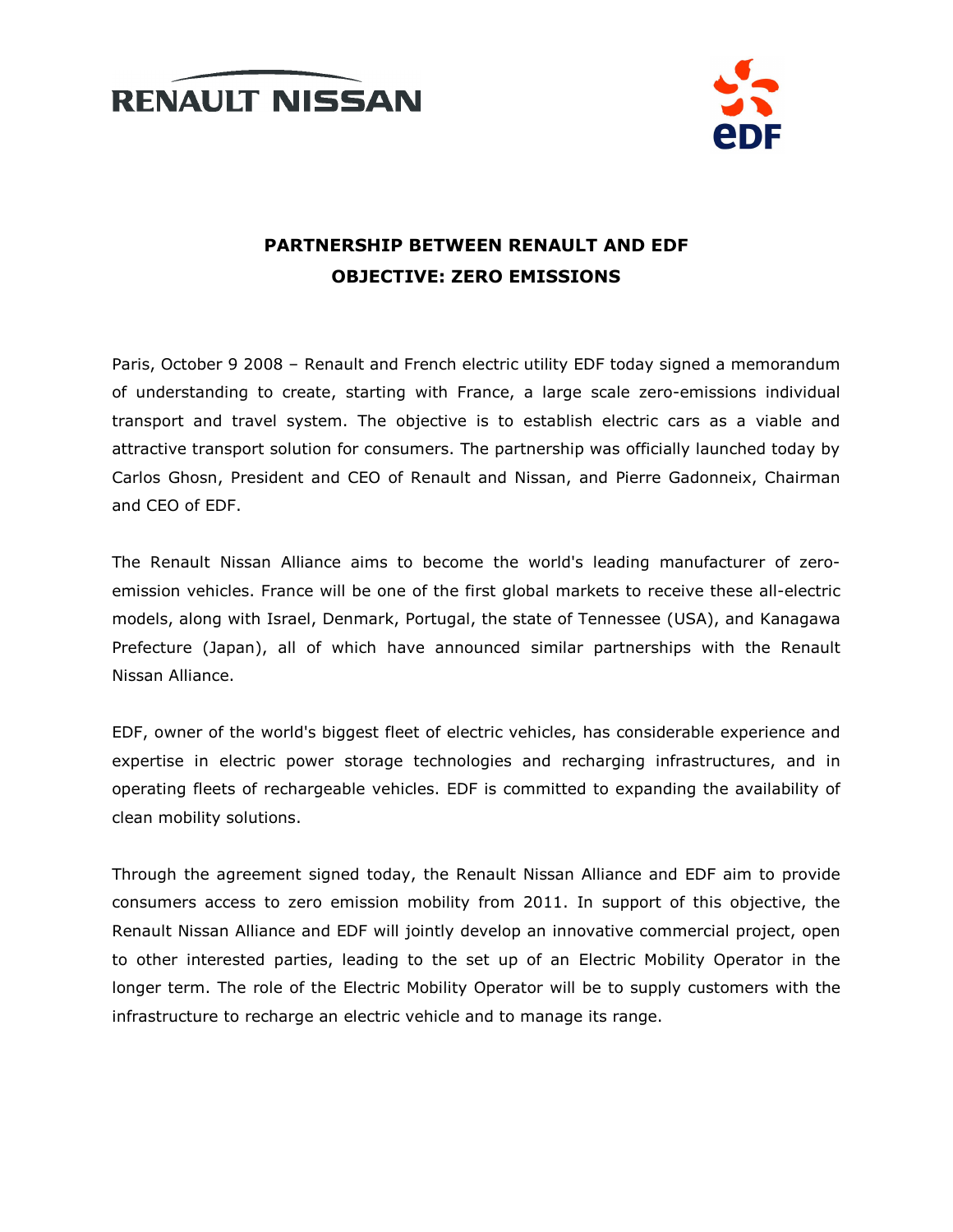



Between now and January 2010, the partners will study engineering requirements, national and European regulations and all necessary technical and financial procedures, including the identification of new partners, to ensure that the infrastructure is ready for a vehicle launch in 2011.

Carlos Ghosn, President and CEO of Renault and President and CEO of Nissan, said, "To reconcile the demand for individual mobility with the preservation of the environment and high cost of oil, the Renault Nissan Alliance is committed to the development of "zeroemission" vehicles. Thanks to our partnership with EDF, in 2011 we will be able to provide our customers in France with high-performance and affordable electric vehicles."

Pierre Gadonneix, Chairman and CEO of EDF, said, "This technological and industrial partnership paves the way for innovation that will promote the emergence of newgeneration vehicles that are clean, competitive and ecologically virtuous. The aim is to reconcile the challenges of individual mobility and economic growth with efforts to combat global warming. This is the commitment made by EDF, which ranks among the energy companies with the lowest  $CO<sub>2</sub>$  emissions in Europe."

# # #

#### Renault

The Renault Group generated global revenues of €40,682 million in 2007. It designs, engineers, manufactures and sells passenger and light commercial vehicles throughout the world. The Renault Group is present in 118 countries and sells vehicles under its three brands – Renault, Dacia and Samsung. The Renault Group employs 129,000 people worldwide.

#### Nissan

The Nissan Motor Company generated global net revenues of 10.824 trillion yen in 2007. Nissan is present in all major global auto markets selling a comprehensive range of cars, pickup trucks, SUVs and light commercial vehicles under the Nissan and Infiniti brands. Nissan employs over 220,000 people worldwide.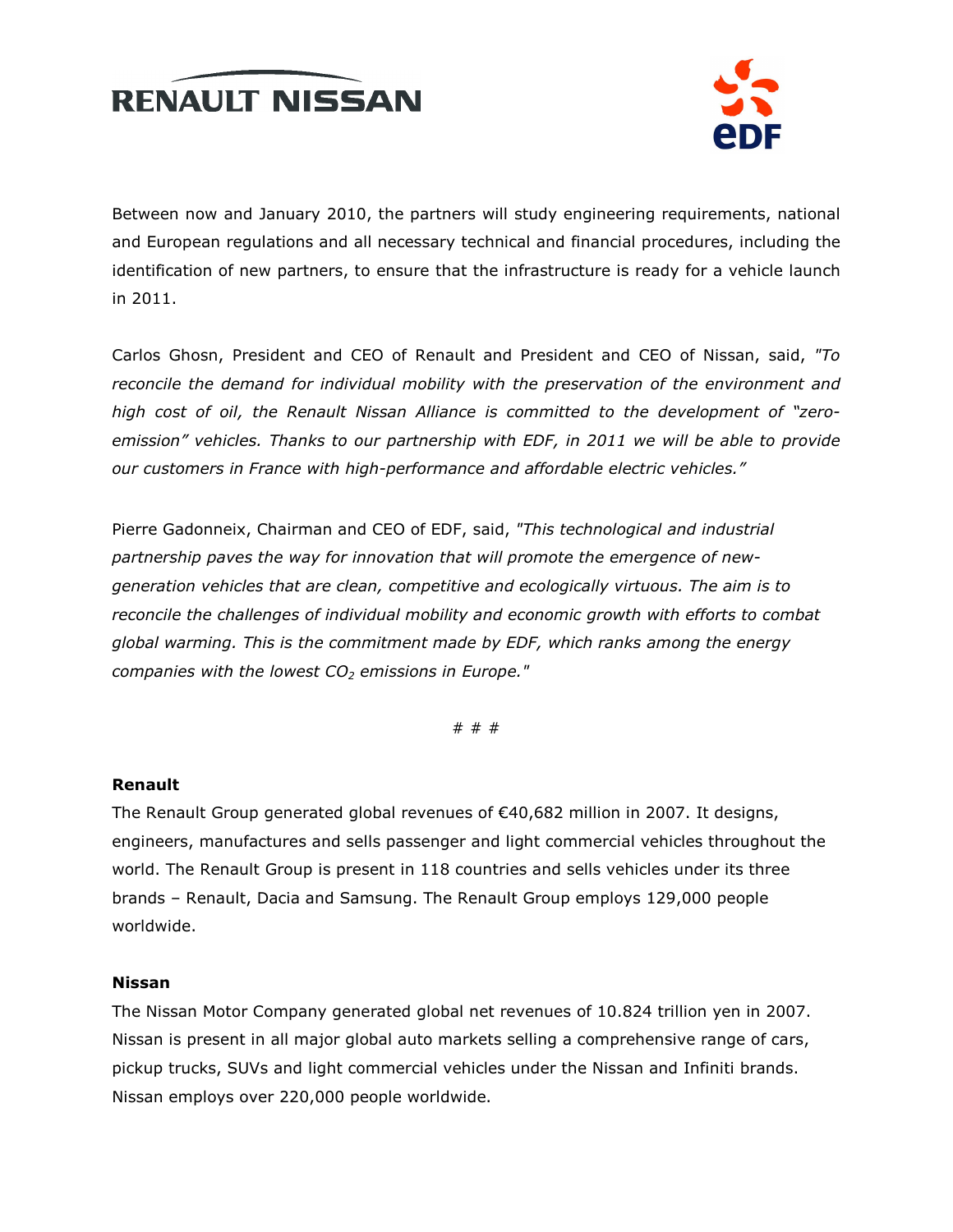



#### The Renault Nissan Alliance

The Renault Nissan Alliance, founded in 1999, sold 6,160,046 vehicles in 2007. The objective of the Alliance is to rank among the world's top three vehicle manufacturers in terms of quality, technology and profitability.

#### EDF

The EDF Group ranks among the leaders in Europe's energy market. It is an integrated energy company with presence in a wide range of businesses: generation, transmission, distribution, supply and energy trading. EDF is Europe's biggest electricity producer. In France, the Group uses mainly nuclear and hydroelectric generation resources, for an electricity supply that is 95% CO2-free. EDF's transmission and distribution subsidiaries operate 1,246,000 km of medium- and low-voltage overhead and underground power lines and around 100,000 km of high- and very-high voltage networks. The Group is involved in supplying energy and services to more than 38 million customers worldwide, including more than 28 million in France. In 2007, the EDF Group reported consolidated sales of €59.6 billion, of which 44% in Europe excluding France. EDF is listed on the Paris stock exchange and is a member of the CAC 40 index.

## For more information, contact:

Renault: Rochelle Chimenes Tel: +33 1 76 84 19 05 Mobile: +33 6 85 32 65 50 Renault SAS rochelle.chimenes@renault.com http://media.renault.com

## Nissan:

Simon Sproule / Tel : +81 (0) 90 9954 0810 Pauline Kee / Tel : +81 (0) 3 5565 2141 p-kee@mail.nissan.co.jp Nissan Motor Co., Ltd. (Japan) http://press.nissan-global.com/EN